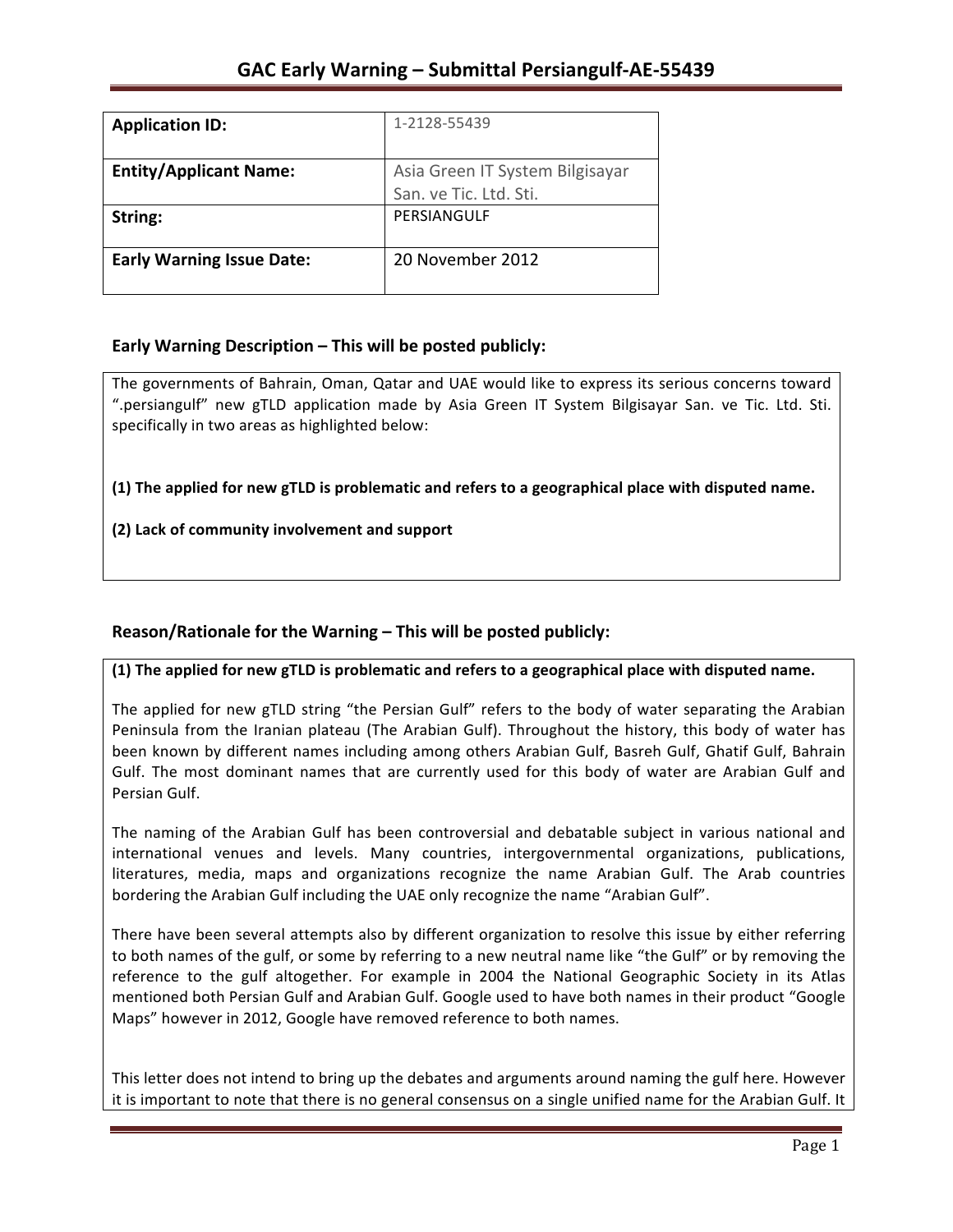is also important to note that the United Nations Expert Group on Geographical Names issued a resolution no III/20 "Names of features beyond a single sovereignty" which basically recommends having single name of a territory beyond single sovereignty. Here is an excerpt from the resolution:

"The Conference, Considering the need for international standardization of names of geographical features that are under the sovereignty of more than one country or are divided among two or more countries,

1. Recommends that countries sharing a given geographical feature under different names should endeavour, as far as possible, to reach agreement on fixing a single name for the feature concerned;

2. Further recommends that when countries sharing a given geographical feature do not succeed in agreeing on a common name, it should be a general rule of international cartography that the name used *by* each of the countries concerned will be accepted. A policy of accepting only one or some of such names while excluding the rest would be inconsistent in principle as well as inexpedient in practice..."

Noting point 2 in resolution III/20, it would be unfair and inacceptable to approve the application of .persiangulf considering there is no equivalent application for the name .arabiangulf while the name "Arabian Gulf" is widely used and accepted.

Therefore the string ".persiangulf" should not be allowed to be registered as a gTLD unless there is consensus on a single name recognized by all countries bordering the Arabian Gulf.

## **(2) Lack of community involvement and support**

Furthermore, the applicant mentions the following in response to  $Q18(a)$ :

*"The Persian Gulf is located in the southwest of the Asian Continent at 23 to 30 degrees northern latitude*  and 48 to 56 degrees longitude .... it is still well-known across the world, as is its location.

*…*

*A* robust gTLD has the power to bring together people across national borders in a free-flowing exchange *of information and commerce*

*…*

The proposed TLD is, quite obviously, the name of the Persian Gulf, a region in which many people live, and from which many benefit by way of resources... The .PERSIANGULF qTLD is the perfect way to easily and simply tie together these peoples of various nations, connected geographically and historically to the *Persian Gulf.*

*"*

This is clearly shows that the applicant is targeting a confined community which is people and organizations bordering the gulf which basically covers the 8 countries namely Bahrain, Iran, Iraq, Kuwait,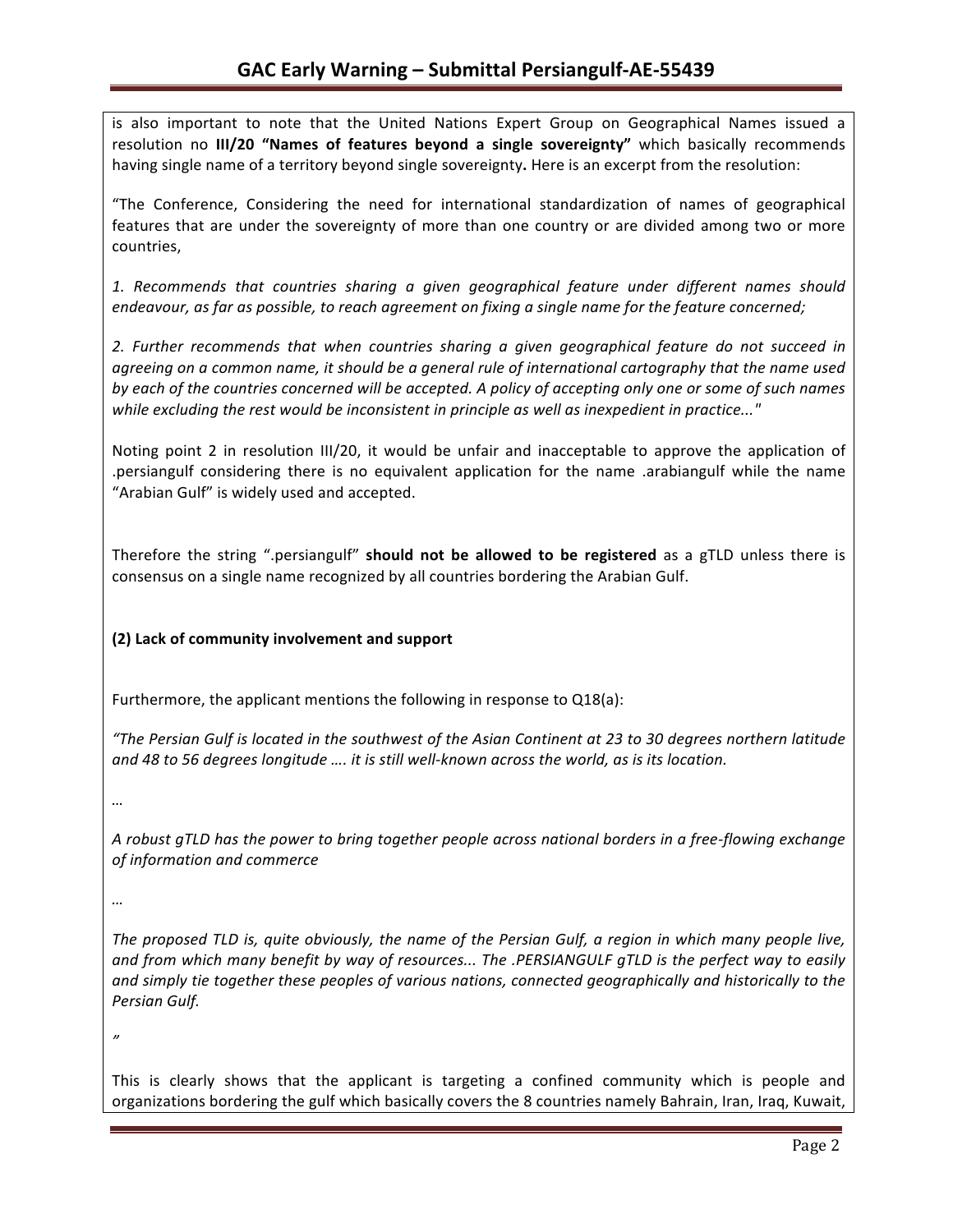Oman, Qatar, Saudi Arabia and United Arab Emirates.

To the best of our knowledge the applicant did not consult with the majority of the targeted community in regards to launch of the proposed TLD, its strategy and policies.

The applicant did not receive any endorsement or support from the community or any of its organizations, or any governmental or non-governmental organization within this community.

Given that there is no consensus on the name of the gulf and considering that majority of the targeted community recognize the name "Arabian Gulf" as oppose to the name "Persian Gulf" it would limit the interest of the targeted community to the proposed name space. This will also impact the sustainability and growth of the name space.

For the above reasons, the governments of Bahrain, Oman, Qatar and UAE would like to raise its disapproval and non-endorsement to this application and request the ICANN and the new gTLD program evaluators to not approve this application.

## **Possible Remediation steps for Applicant – This will be posted publicly:**

The applicant should withdraw their application based on the information provided above

## **Further Notes from GAC Member(s) (Optional) – This will be posted publicly:**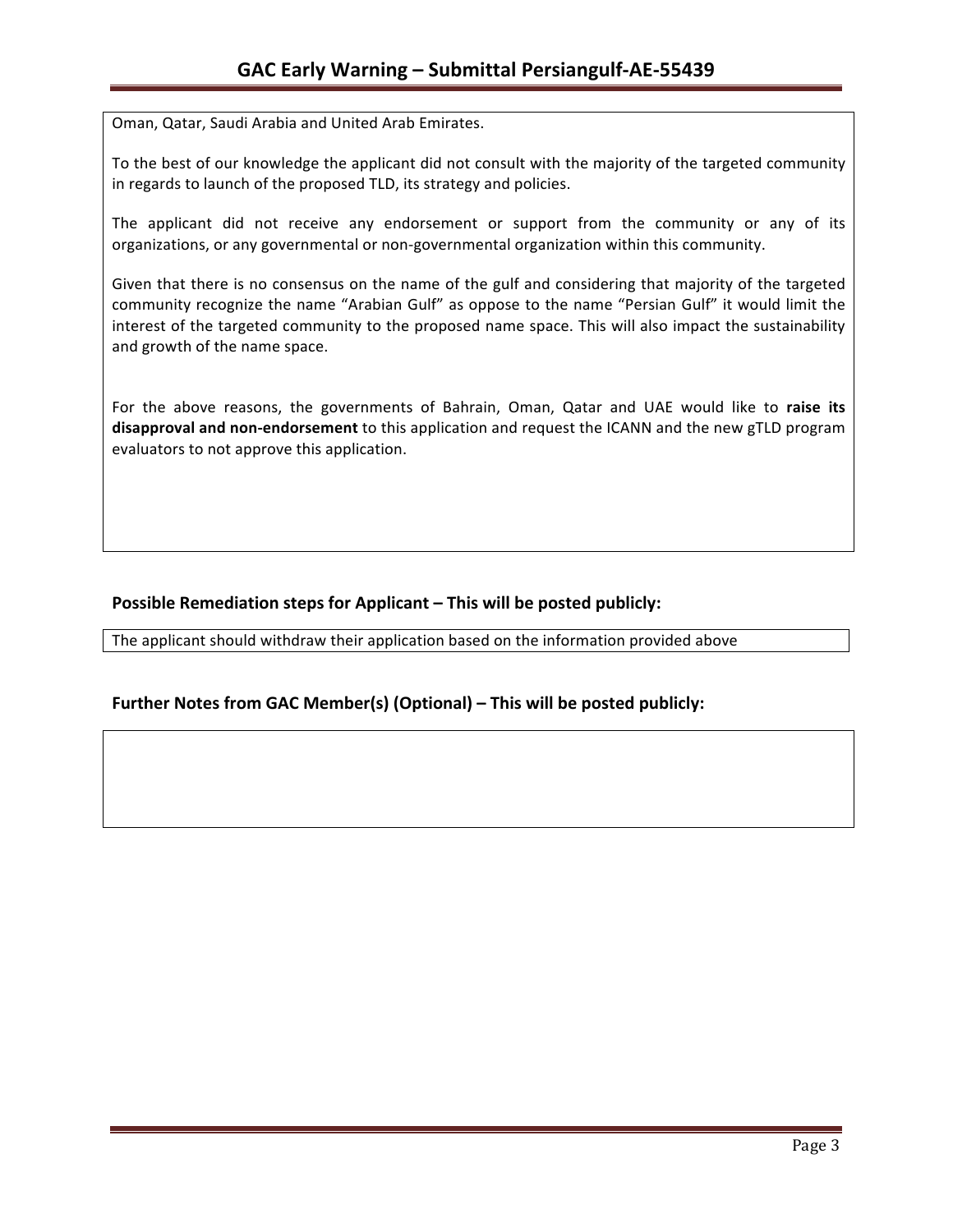# **INFORMATION FOR APPLICANTS**

# **About GAC Early Warning**

The GAC Early Warning is a notice only. It is not a formalobjection, nor does it directly lead to a process that canresult in rejection of the application. However, a GAC EarlyWarning should be taken seriously as it raises the likelihoodthat the application could be the subject of GAC Adviceon New gTLDs or of a formal objection at a later stage in theprocess. Refer to section 1.1.2.4 of the Applicant Guidebook (http://newgtlds.icann.org/en/applicants/agb) for more information on GAC Early Warning.

# **Instructions if you receive the Early Warning**

**ICANN** strongly encourages you work with relevant parties as soon as possible to address the concerns **voiced in the GAC Early Warning.** 

### **Asking questions about your GAC Early Warning**

If you have questions or need clarification about your GAC Early Warning, please contact gacearlywarning@gac.icann.org.As highlighted above, ICANN strongly encourages you to contact gacearlywarning@gac.icann.org as soon as practicableregarding the issues identified in the Early Warning. 

### **Continuing with your application**

If you choose to continue with the application, then the "Applicant's Response" section below should be completed. In this section, you should notify the GAC of intended actions, including the expected completion date. This completed form should then be sent to gacearlywarning@gac.icann.org.If your remediation steps involve submitting requests for changes to your application, see the change request process at http://newgtlds.icann.org/en/applicants/customer-service/change-requests.

In the absence of a response, ICANN will continue to process the application as submitted.

### **Withdrawing your application**